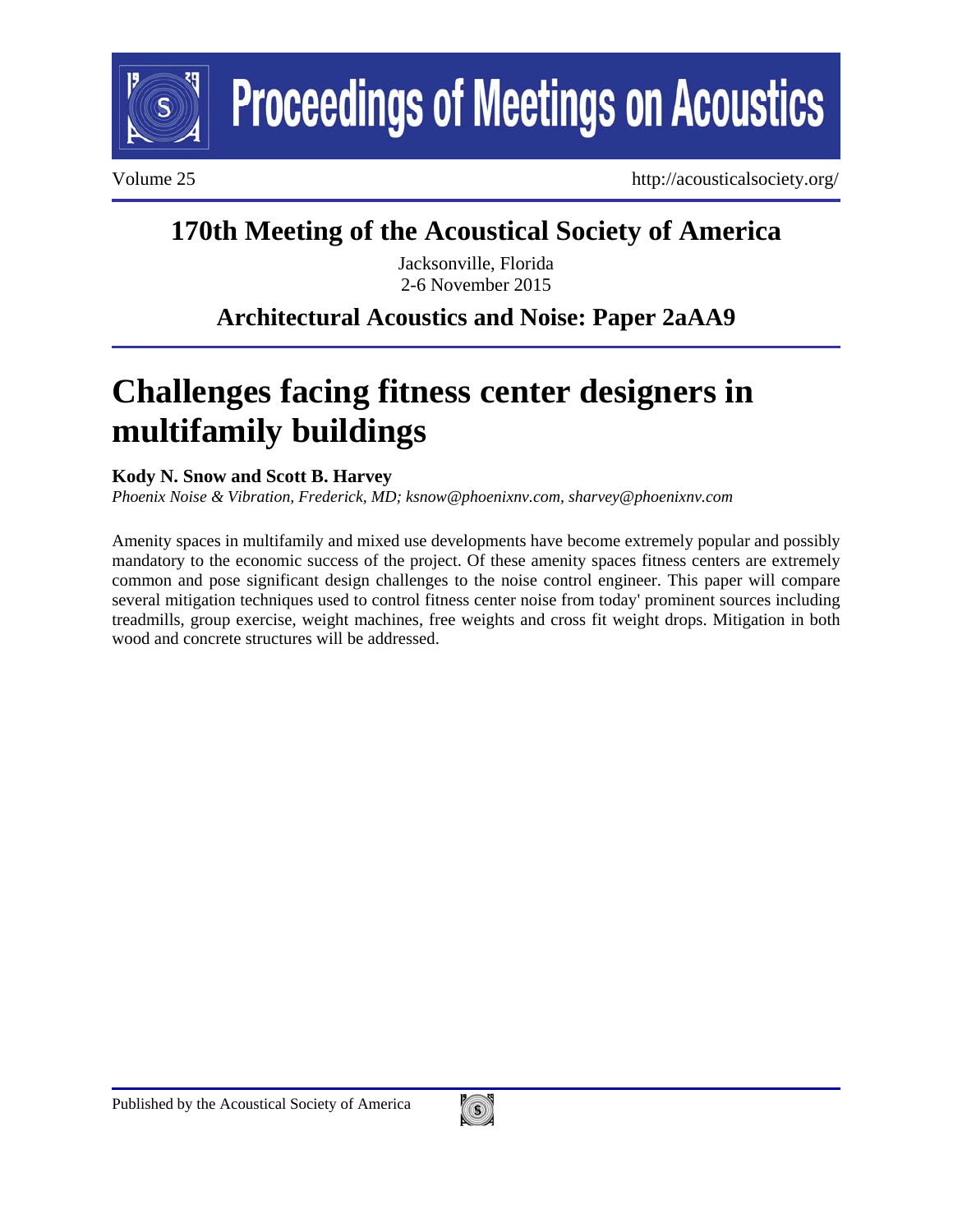## **1. INTRODUCTION**

With the push for transit centered living in major cities there has been a significant increase in demand for the construction of multifamily and mixed use developments. To appeal to the future resident and their urban centered lifestyle, architects are incorporating more amenities into building designs. These amenities may have been offered in an architect's previous building designs, but they were not considered a significant factor in generating building occupancy.

One amenity space that has gained a lot of popularity is the fitness center. With the growing trend of incorporating fitness centers into the design of multifamily buildings, the square footage that a fitness center once occupied within a building has increased. This leads to more fitness equipment offered within a fitness center and an increase in the number of residents using the fitness center at one time. Where the fitness center of old building design was a 500 ft2 room with two or three treadmills and a stationary weight machine, the newer fitness centers are five to eight times in size and offer the benefits of a complete gym with membership. In addition to the size increase, residents expect to be able to access the gym at all hours.

As the size of fitness centers increase, there is an increase in the number of sources capable of generating noise and vibration impact upon the surrounding occupied spaces. Treadmills, weight machines, free weights, group exercise, loud speakers, entertainment features, etc. are all sources of noise and vibration impact if proper mitigation techniques are not incorporated into the fitness center's design. Designing a fitness center that minimally disturbs the surrounding occupied spaces requires coordination with the building's owner and architect, as well as incorporating recommendations early in the design phase.

## **2. FITNESS CENTER NOISE AND VIBRATION SOURCES**

Generally the exercise equipment within a fitness center does not transmit noise and/or vibration on its own, it is the exercise activity that involves the equipment that generates the noise and vibration. Most exercise equipment requires some form of human interaction to be considered a source. For example, a treadmill operating on its own will generate some noise from the belt of the treadmill rolling over the treadmill's running surface, as well as some noise from the treadmill's motor. Once a human is introduced into the activity the situation becomes more complex, as vibration generated by the impact of the person running on the treadmill will transfer through the treadmill's supports and into the building's structure. Therefore, when designing mitigation for fitness center noise and vibration sources, the multiple activities in which they will be used should be considered.

#### **A. Cardiovascular Equipment**

Cardio equipment usually consists of treadmills, ellipticals, and stationary bicycles. This type of equipment is usually located in rows of three or more machines and near exterior walls or walls with televisions. Typically ellipticals and stationary bicycles are not significant sources of noise and vibration. The smooth up and down movement of an elliptical can generate some vibration, but not as much as the footfall impact of a runner on a treadmill. Treadmills become a more prominent source when more than one treadmill is being used at a time.

#### **B. Group Exercise**

An activity that was once considered too large to be held within the small fitness center of a multifamily building and was limited to full gyms with memberships is now being offered as a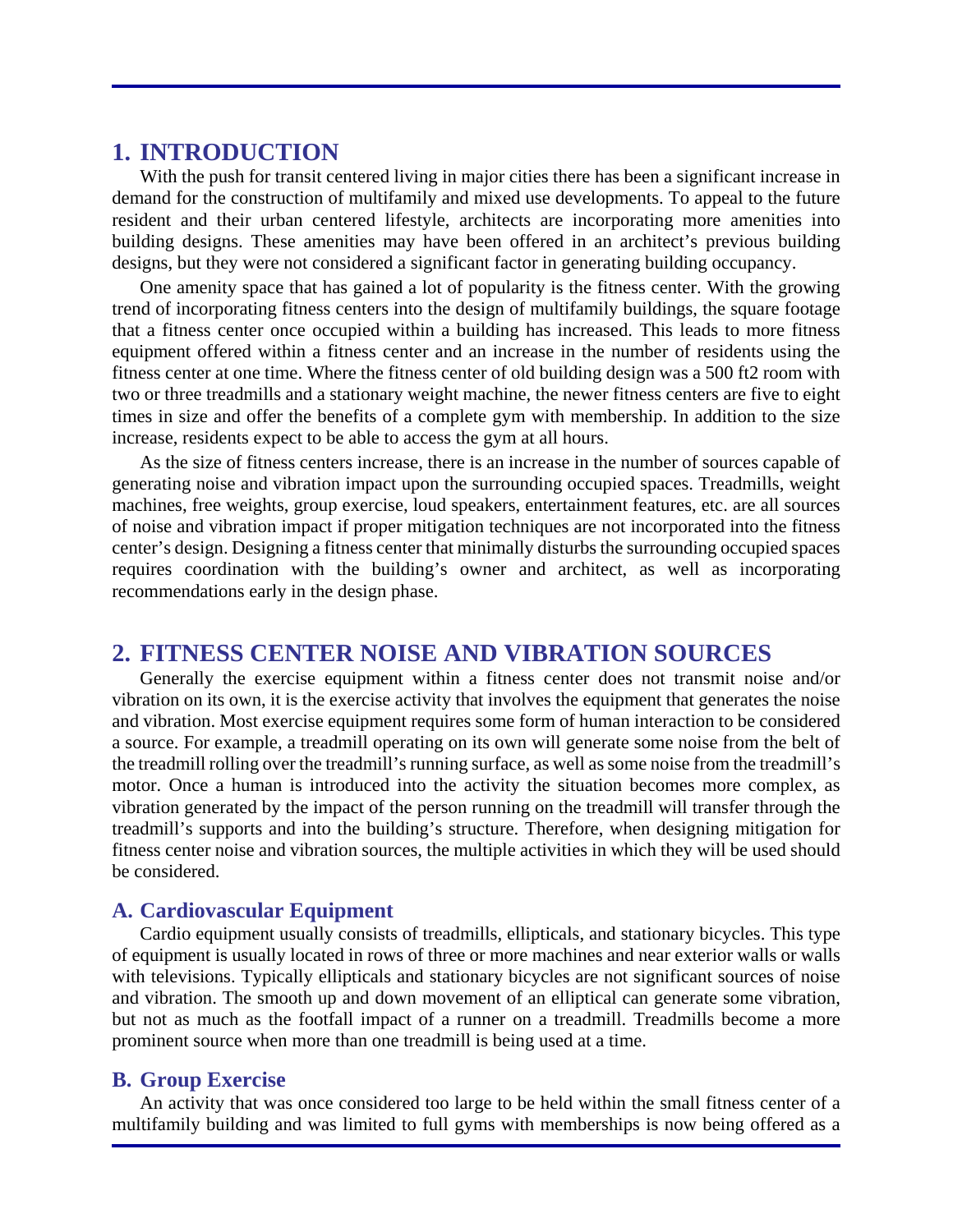fitness activity in newly designed multifamily buildings. The sequential movements of the exercises that sometimes involve running in place, jumping, and dancing can generate discernable levels of low-frequency vibration, plus the combination of amplified music and synchronized shouting makes noise an issue. Vibration is usually only an issue if the exercise group is large.

Group exercise classes may also include amplified music with an instructor's voice over the music at relatively high volumes. The music is often rhythmic with significant low frequency content, increasing the difficulty of mitigation.

#### **C. Weight Machines**

Noise and vibration generated from a weight machine is usually user dependent and can be attributed to the impact of the weights upon one another. Another source is the moving pieces of the machine forcefully impacting with the safety stops.

#### **D. Free Weights**

Free weights include dumbbells, barbells, and kettle bells. Weight lifting activities that incorporate free weights usually generate noise and vibration through the dropping or impact with the fitness floor. The levels of noise and vibration can vary depending upon the exercise and the amount of weight being used. CrossFit, a weightlifting sport that is growing in popularity, can involve the dropping of free weights from various heights rather than using a controlled movement to place weight upon the supporting surface. This type of activity can generate significantly high levels of noise and vibration.

#### **E. Electronic Entertainment Features**

 Outside of the exercise equipment, fitness centers also feature electronics, such as large televisions suspended from the ceiling or mounted on the walls. Sometimes the speakers to the televisions are disabled and the televisions are limited to being displays with audio jacks at the exercise equipment or exterior speakers mounted elsewhere. If televisions or exterior mounted speakers are used to play audio within the fitness center, their rigid attachments to the walls or ceiling above can transmit noise and vibration into the surrounding spaces.

# **3. FITNESS CENTER DESIGN CONSIDERATIONS**

#### **A. Location**

Like most noise and vibration sources, the simplest method of mitigation is locating the source in an area of the building away from living units. Due to accessibility and the popularity of an amenity space like a fitness center, architects prefer to locate fitness centers in an elevated area of the building with a nice exterior view and in close proximity to living units. This typically results in the fitness center having a living unit on at least one of the adjoining walls and a public area located below (main lobby, lounge, internet café, etc.). There is also the possibility that living spaces will be located above the fitness center. Therefore, when approaching fitness center design, noise and vibration transmission in all directions should be considered.

Locating the fitness center on the lower floors of the building and away from living units will help reduce the need for mitigation solutions. Usually the first floor of a building has a lower number of living units with most of the floor dedicated to other building amenities and service areas. Placing the fitness center next to the building's service areas (trash rooms, mechanical rooms, stairwells, etc.), as well as above the parking garage minimizes the number of occupied spaces that may be impacted. Also, depending on the type of building, i.e. high-rise with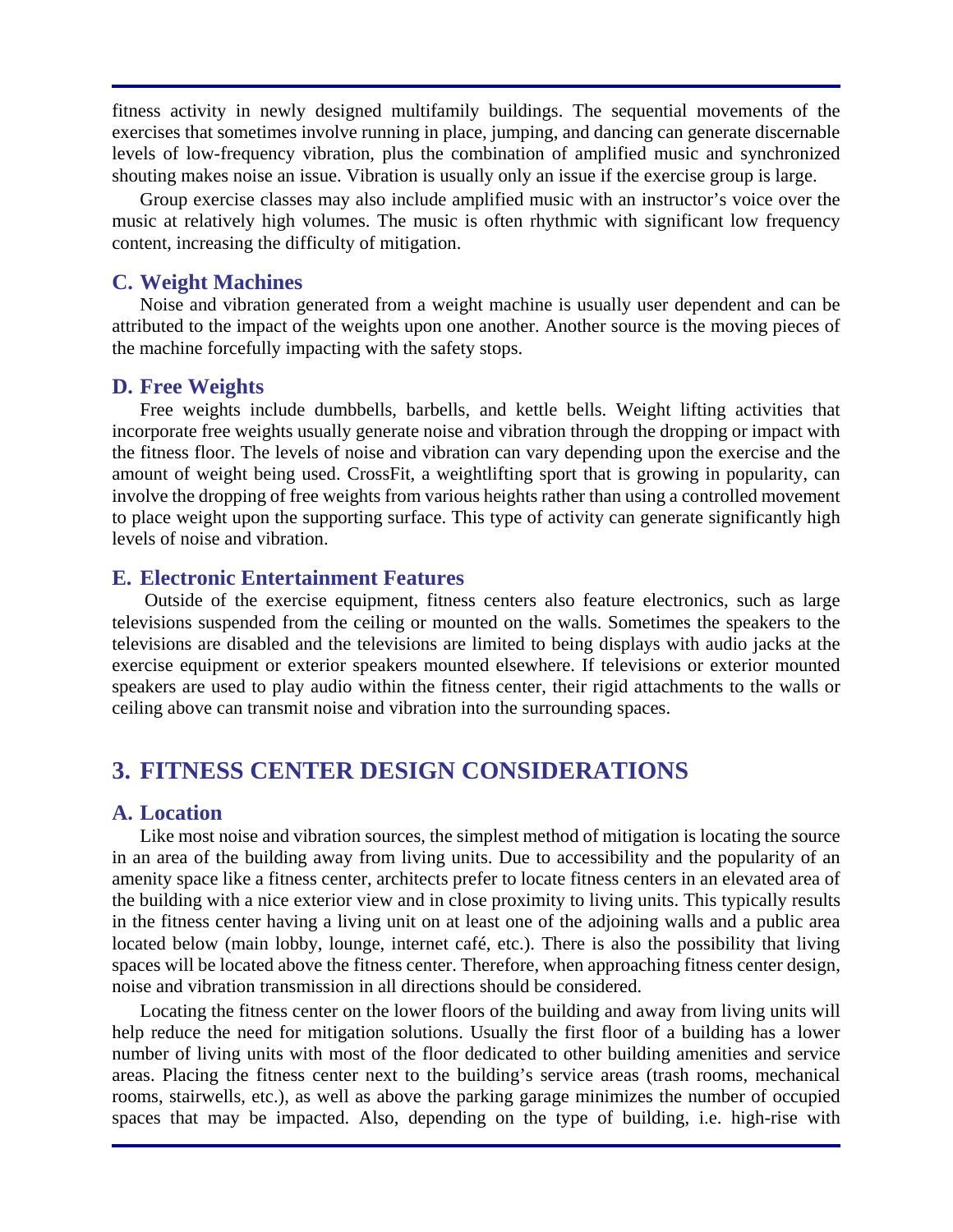underground parking, Texas wrap building (u-shaped building with elevated parking garage on interior.), or a podium style building, the first floor is typically constructed on a concrete slab, which is a preferred structural system over wood or steel assemblies.

#### **B. Hours of Operation**

Though it may seem obvious that a building's fitness center should be limited to certain hours of the day, it is not always the case. Not all residents within a building operate on the same schedule, resulting in a building's occupants using the fitness center at non-typical hours of the day. Limiting the hours in which a resident can use the fitness center is a simple method to help prevent noise and vibration impact upon other residents during the more sensitive hours of the day (late evening, nighttime, and early morning hours). Scheduling can be a useful method of noise control, though controversial as many users prefer early morning workouts.

#### **C. Equipment Placement**

As previously mentioned, the noise and vibration generated within a fitness center can vary depending on the exercise activity being performed. Activities that are known to generate more noise and vibration than others should be located further away from noise sensitive spaces. Treadmills should be located along exterior walls or column lines, where the rigidity of the supporting floor is greater and less likely to deflect from forces generated by footfall. Treadmills should also be located away from wall partitions providing separation from adjoining living units, as noise from the treadmills can impact living units when located directly next to them.

Placing weight machines against or near a partition providing separation from an adjoining living unit should be strongly avoided. Vibration entering the structure from operation of weight machines will transfer directly into adjacent spaces. Therefore, weight machines should be placed away from the walls of adjoining units to increase the distance by which vibration has to travel to cause impact. Direct contact between a weight machine and living unit partition will allow for vibration to transfer directly through the partition and into the living unit.

Free weights are only a noise and vibration source when they are dropped. When dropped, they generally generate significant noise and vibration levels that can be heard or felt throughout the fitness center and surrounding spaces (side to side, above, and below), even at long distances depending upon the structure. Locating free weights as far away from living units as possible, as well as not directly above sensitive spaces, will help reduce impact generated by their use. Designated areas of use are recommended to prevent residents from using free weights in areas of the fitness center that are closer to the sensitive spaces.

Similarly, electronics capable of transmitting noise are recommended to not be rigidly attached to wall partitions of adjoining living units. Locating speakers and televisions along exterior walls and non-living unit walls or resiliently suspending them from the ceiling will help prevent them from causing noise impact.

# **4. MITIGATION SOLUTIONS**

When developing the most appropriate approach for mitigation of a fitness center, both airborne and structure-borne noise should be considered. The location of the fitness center in relation to the surrounding spaces will have a strong influence on the decision, as noise and vibration have the ability to impact spaces in all directions. Structure-borne noise will be addressed primarily through the use of a resilient flooring material or floating slab and airborne noise will be addressed through partition and floor/ceiling design.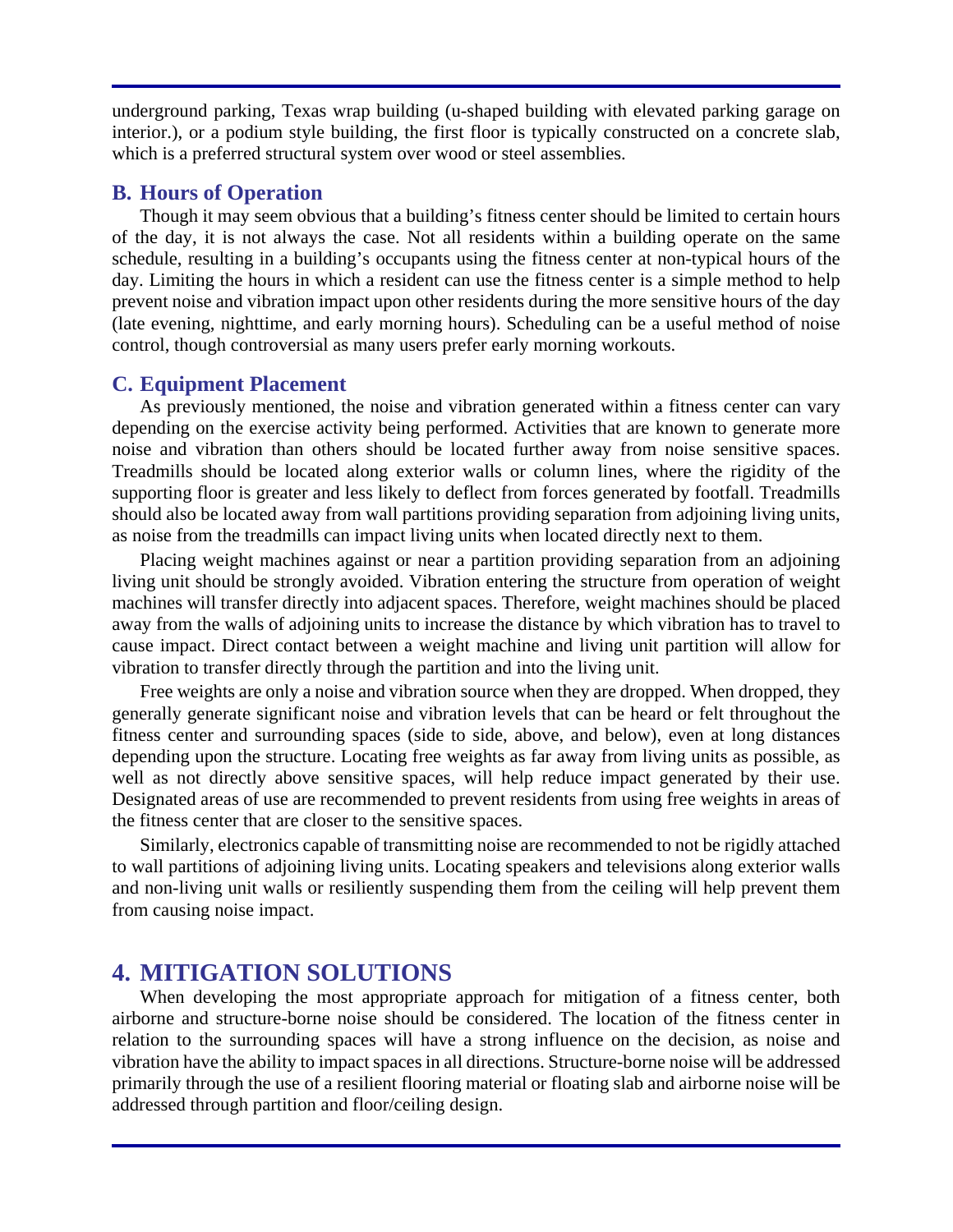#### **A. Isolation at the Source**

When available, the best method of isolation is directly at the source. This philosophy applies to all exercise equipment that is offered within a fitness center. Isolating equipment at their point of contact with the supporting floor will help minimize the amount of vibration transferring into the floor. Isolation pads specifically designed for the exercise equipment are preferred, such as treadmill isolation pads. Sufficient mitigation of vibration generated from exercise equipment should not rely solely on the rubber supports provided with the exercise equipment, additional mitigation provided by a resilient floor surface is also required.

Everyone is familiar with the standard circular steel weight plates that are commonly found in fitness centers. Steel plates are known for the loud noise they make when impacting with one another, as well as generating high levels of structure-borne noise when impacting the floor. Most fitness centers are phasing out the old standard steel plate for a rubber/urethane coated steel weight. These weights make much less noise when impacting each other, but are still capable of generating excessive structure-borne noise levels when dropped. This is because the rubber/urethane coating is minimal and offers little to no absorption of force generated from impact with the floor. The best alternative for free weights are bumper plates, which are made from recycled rubber and designed to be dropped on the floor. Though bumper plates are much more resilient than a standard steel plate or rubber/urethane coated steel plate, they are still capable of generating uncomfortable levels of structure-borne noise.

#### **B. Floor Design**

Choosing a fitness flooring product that will meet the needs of the fitness center in which it is implemented should be determined by the types of exercise equipment and activities that will be promoted within that space. As it is known by acoustical consultants and engineers, the impact insulation class (IIC) rating (ASTM E492) is not the most representative parameter to use for determining the effectiveness of a flooring product for fitness application. Fitness activity excites low frequency structure-borne vibration below the limits of the ASTM E492 standard and can be difficult to mitigate. Therefore, field testing and design by experience are currently the best tools available for determining an applicable solution.

A fitness center with only cardiovascular equipment can be controlled through the use of a standard thickness acoustical underlayment (1/4" thickness) and thicker isolation pads located under the supports of treadmills, whereas for the same center with added weight machines, a resilient floor of 1" thickness or greater is more appropriate. Based upon experience, fitness centers featuring free weights and group exercise classes require the use of an isolated concrete slab or a rubber fitness flooring product of 2.5" or greater. Furthermore, activities such as Olympic lifting or CrossFit strongly benefit from specially constructed platforms or isolated concrete slabs on spring type isolators.

In addition to acoustical performance, there are two other important deciding factors that an architect or building owner considers prior to considering how well a flooring product or assembly will solve their noise and vibration issues. The first deciding factor is cost, which includes the product and installation cost. If the building owner determines that the cost of the solution is more than the inconvenience of an unhappy resident, they will choose to have an unhappy resident or eliminate the fitness center. This is especially true for buildings of existing construction.

The second factor is the Americans with Disabilities Act (ADA) Standards for Accessible Design. The architect has to ensure that changes in flooring materials from corridors into the fitness center will comply with the ADA requirement of a ¼" without edge treatment and ½" with proper edge treatment for changes in flooring level. Due to the ADA requirement, the ability to use a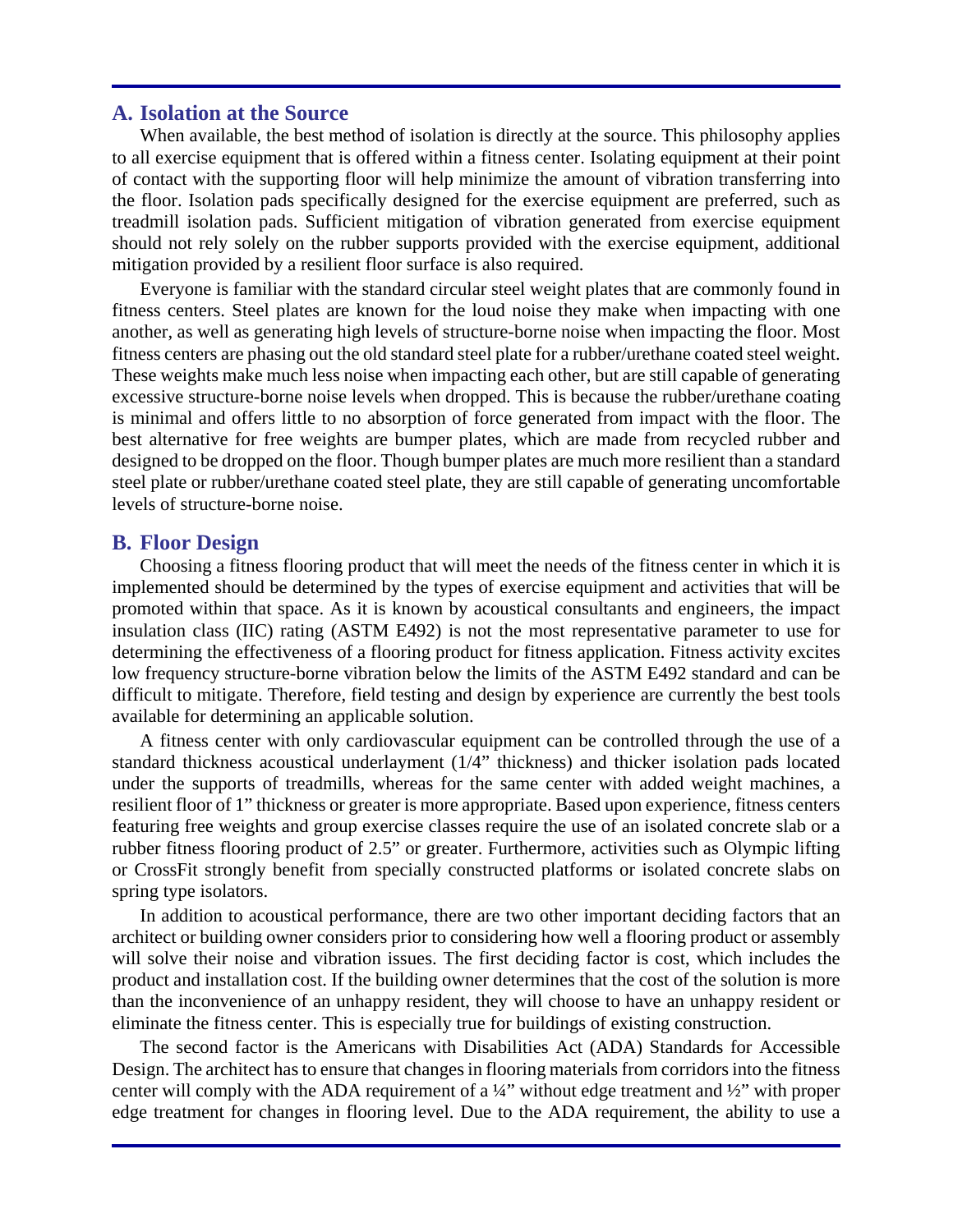flooring product of considerable thickness is limited. Some of the newer fitness flooring products incorporate ADA requirements into their design. Incorporating a fitness flooring material into a building early in the design phase will allow for the architect and structural engineers to account for the materials' added thickness and weight. This can be done by recessing the concrete slab as needed within the fitness center, removing the limitations of the ADA requirement.

#### **C. Ceiling Design**

The minimalistic or industrial design trend is becoming more popular among architects, which eliminates finished ceilings in occupied spaces in preference to the industrial look of an exposed concrete deck, mechanical ducts, and plumbing elements. This trend removes any acoustical performance benefits that would have been gained from or incorporated into a finished ceiling. Due to the greater than average noise and vibration levels that can be generated from within a fitness center and the limitations of an exposed concrete slab ceiling, the requirement for a finished ceiling within and below fitness centers is still needed to control noise and vibration.

Unlike the floor within the fitness center, which will help mitigate noise and vibration beneath and on the same level as the fitness center, improving the performance of the fitness center's ceiling or of the space beneath the fitness center will only help with impact upon those spaces located above or below. Again, the extent of recommendations for improving the floor/ceiling system for spaces located above and below the fitness center should be determined by space use. An exposed concrete deck ceiling is acceptable within a fitness center when no other spaces are located above; however a finished ceiling may still be found beneficial.

Fitness centers located above lobbies and other noise sensitive areas will benefit from the use of a resiliently supported ceiling. A resiliently supported ceiling, such as a spring isolated ceiling will help improve airborne and structure-borne noise mitigation. The use of a spring isolated ceiling is strongly encouraged when a flooring product of 1" thickness or less is being used throughout the fitness center. Most importantly, resiliently supported ceilings will help mitigate residual structure-borne noise that is present after transferring through the fitness floor.

Finished ceilings within fitness centers are primarily required when living units are located directly above and the proposed concrete slab will not provide sufficient reduction of noise. Weight drops, the impact noise of weight machines, loudspeakers, etc. can all generate airborne and structure-borne noise levels louder than other typical sources (speech, televisions, walking, etc.). It is often found that the International Building Code (IBC) requirement of 50 STC and 50 IIC is insufficient at providing a comfortable noise level for living units located adjacent, above, or below a fitness center. Remember this standard was designed around control of normal footfall noise and vibration, not that of running or weight drops impacting the floor. Installing a spring isolated ceiling within a fitness center is recommended when loud activities, such as group exercise classes, are planned to be offered.

# **5. CASE STUDIES**

#### **A. Multifamily Building in Reston, VA**

The building is comprised of two fourteen story residential towers with a three-story building connecting the two towers. The building owner was very concerned with noise impact upon the main lobby located directly beneath the second floor fitness center. Noise generated by fitness activities could impact the main lobby, giving prospective residents a bad initial impression of the building. The 3,350 ft2 fitness center was designed to feature free weights, treadmills, weight machines, and also included spin and yoga studios (see Figure 1 below).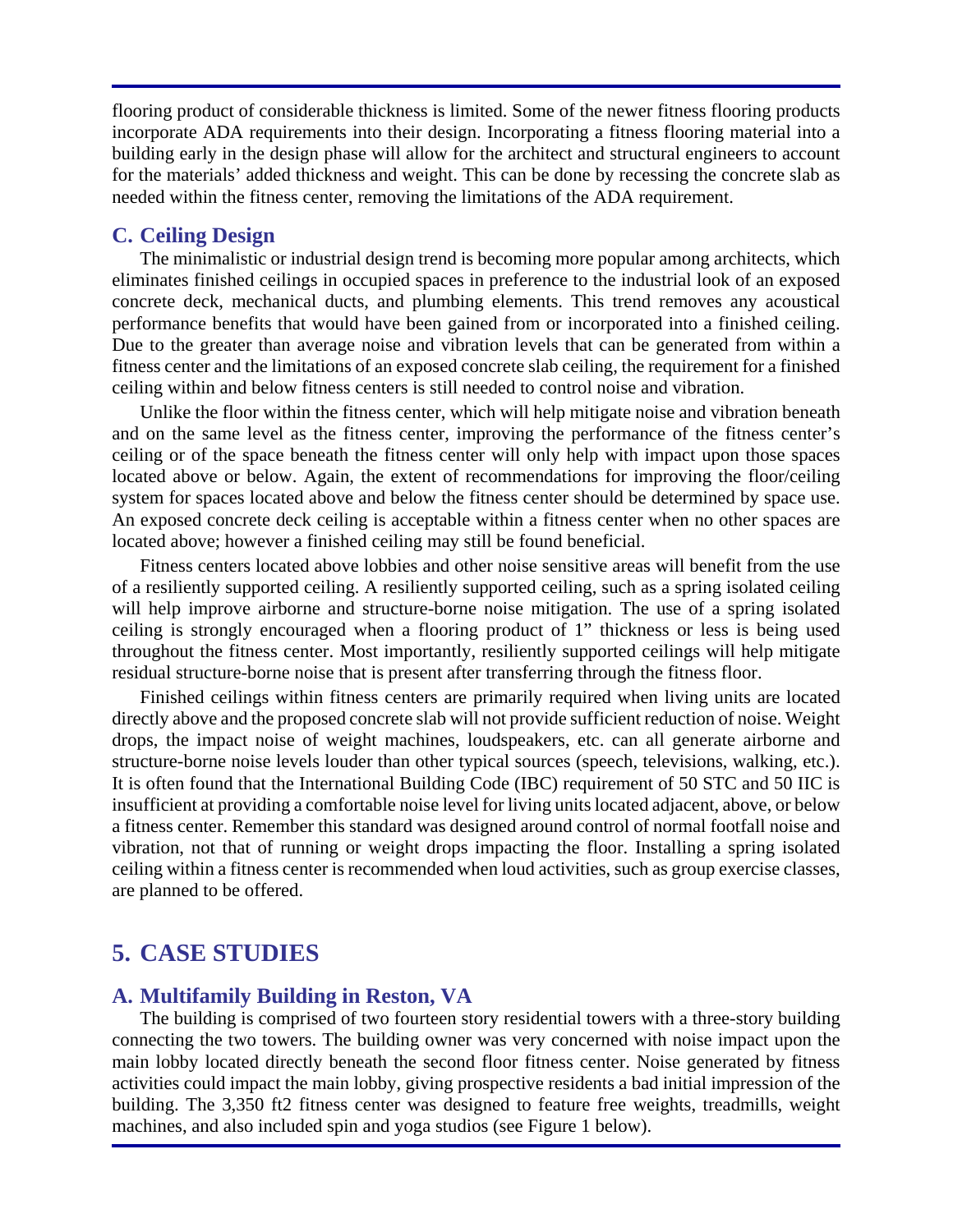

*Figure 1: Second floor fitness amenities offered within the building.* 

Phoenix Noise & Vibration proposed many solutions to help mitigate the noise from the fitness center upon the lobby, which included a floating concrete slab or a rubber fitness floor greater than 1" thickness. Due to the costs associated with a floating slab and the changes to the structural design to account for the slab depression, the owner decided not to proceed with a floating slab. The proposed rubber fitness floor greater than 1" thickness was also decided against due to ADA accessibility and interior design complications.

Through compromise, our solution was to install a ¾" fitness floor within the fitness center and to isolate the gypsum board ceiling within the lobby using spring isolators. Spring isolated ceilings were also installed within the yoga and spin rooms because of the possibility of converting the spaces for group exercise classes.

Installation of the spring isolated ceiling became a much more complicated task than originally designed. The lobby's ceiling featured many coffered areas and had a large amount of mechanical ducts. A majority of the mechanical ducts were also fit to field installation, meaning that the mechanical plans were not a true representation of the actual condition. This made the spring isolator layout much more difficult than typical, involving multiple field visits for location verification.

Thanks to patience and diligence from the building owner and a strong appreciation for a quiet building, the ceiling was installed properly (see Figure 2). This required several field visits by Phoenix Noise & Vibration to educate the installers and insure proper ceiling isolation. Based upon feedback from the owner and occupants of the building, they are happy with the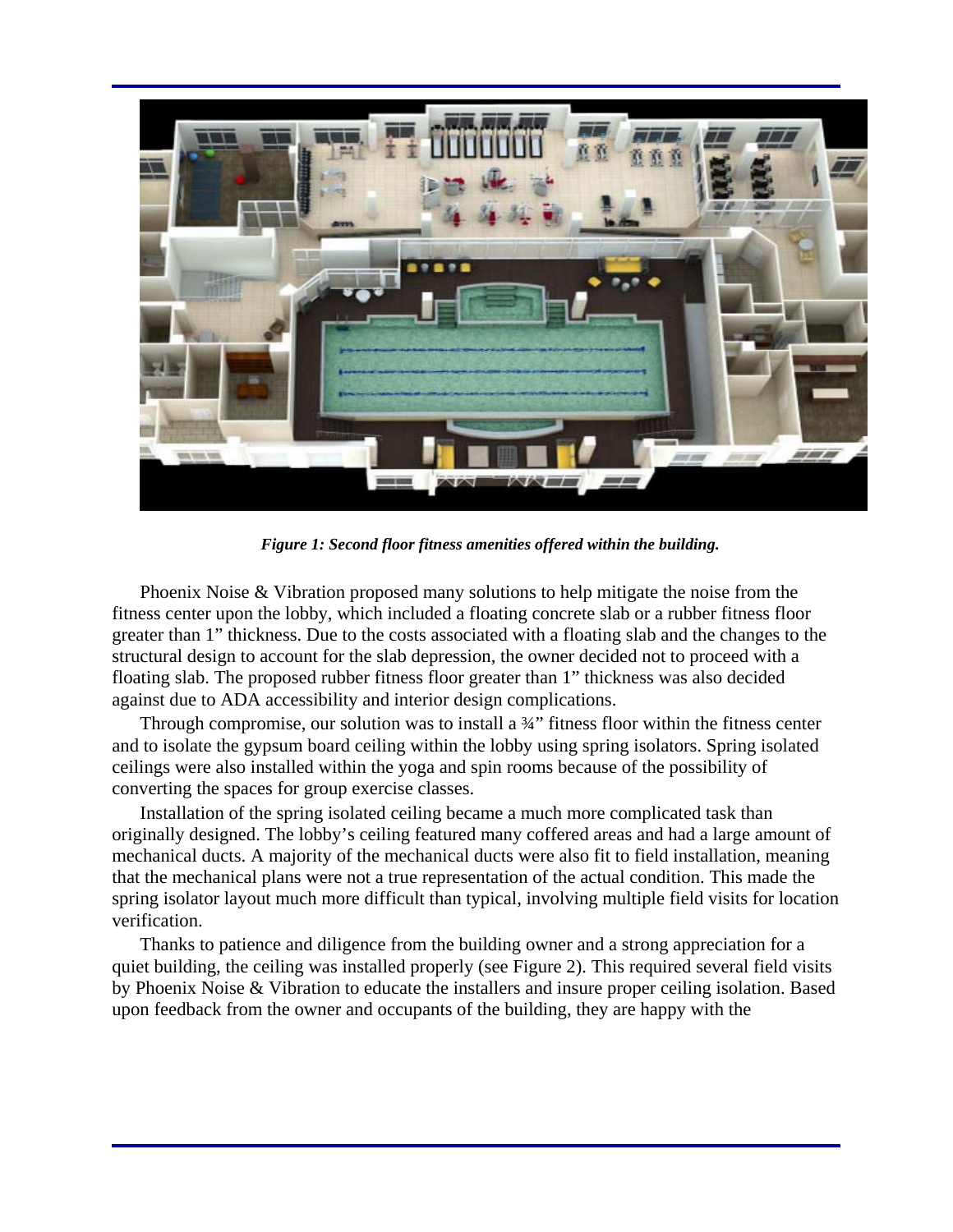

*Figure 2: Coffered ceilings within the main lobby.* 

#### **B. Two Floor Health Club in Rockville, MD**

Though this project did not have residential spaces surrounding its location, it did present many of the noise and vibration problems that can occur when locating a fitness center in a multifamily residential building. The health club is located on the third and fourth floors of a multistory commercial building and offers all of the exercise activities of a typical health club (treadmills, elipticals, free weights, group exercise classes, etc.). This project was unique because the health clubs' interior western wall adjoins with three movie theaters and future commercial office space will also be located on the same floors as the health club.

From the owner's prior experience with noise and vibration issues at other facility locations, we were requested to be involved in the project from the early design and development. One major concern was noise and perceivable floor vibrations generated from group exercise classes upon the adjoining theater and commercial spaces. Our proposed solution was to construct an isolated concrete slab.

Developing the specifications for the isolated slab required us to conduct pre-buildout testing on the concrete structure of the building to determine the concrete floor's resonant frequency. This involved recording simultaneous vibration measurements in multiple locations throughout the third and second floors of the building. With heel drops as our input source and single axis low noise accelerometers coupled with a multi-channel analyzer, we were able to determine the resonant frequency of the structure. Thanks to the help from Kinetics Noise Control, the specifications for an isolated concrete slab were implemented into the design of the health club. A 4" thick concrete slab isolated from the structural slab with Kinetics Roll-out Isolation Material (RIM), specifically designed for this project, was installed in the group exercise room.